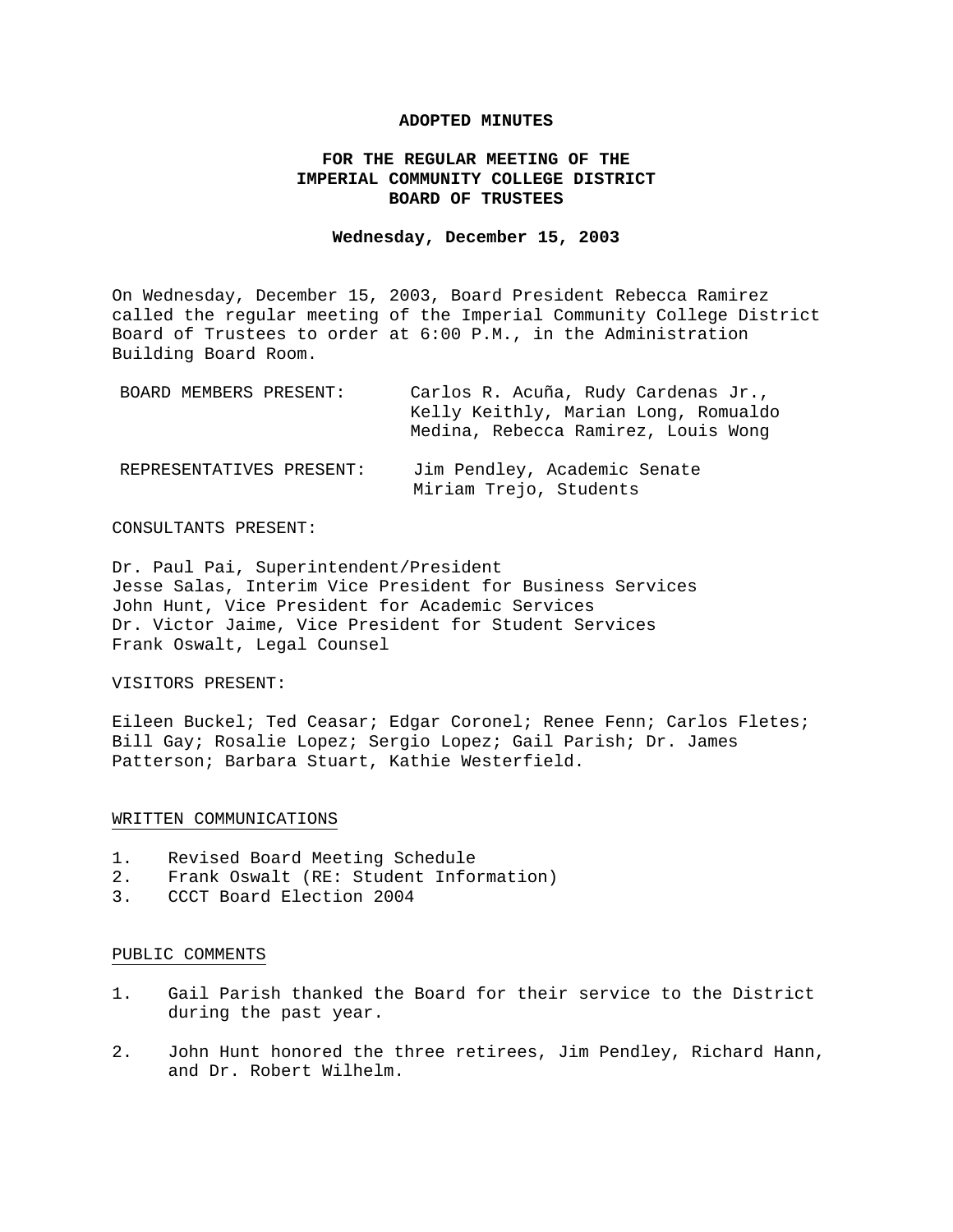3. Barbara Stuart asked the Board to approve Resolution No. 12857 relating to the academic calendar for 2004-2006, Resolution No. 12859 relating to the Seniority List Memorandum of Understanding, and encouraged support of a Golden Handshake for faculty.

#### EMPLOYEE OF THE MONTH

Dr. Victor Jaime congratulated and presented Rosalie Lopez, Upward Bound Director, with the Employee of the Month Award for December. Her nominator stated the following:

In the course of her employment responsibilities Rosalie Lopez has gone beyond the call of duty by developing a unique program fostering parental involvement with high school program participants. The Upward Bound Program has been recognized nationally as an exemplary project.

She is an integral part of the development of the Imperial County Partnership Consortium, which includes ICOE, IVC, SDSU, Cal Soap Program and other organizations.

Rosalie Lopez belongs to the Soroptimist Club of Calexico. Through her efforts hundreds of students have benefited from the Scholarship Program she helped develop.

Rosalie Lopez has provided countless hours of dedicated service to Imperial Valley College, often working well beyond her contractual hours as is evident by her presence on campus during most weekends and holidays.

# CCLC ANNUAL CONFERENCE AND SDICCCA ALLIANCE MEETING

Marian Long attended the CCLC Annual Conference in Oakland on November 20-22, 2003, and the SDICCCA Board Alliance meeting on December 1, 2003 at the San Diego County Office of Education. Mrs. Long presented the following information:

- The Under-Funded Districts Caucus met at the CCLC Conference to further their cause funding equity issues among community colleges. They discussed strategies for legislative action and faculty involvement.
- The Inland Valleys' Community Colleges Trustee Association also met at the CCLC Conference, and plans were made to attend the Legislative Conference on January 24-26 in Sacramento. The group will visit legislators.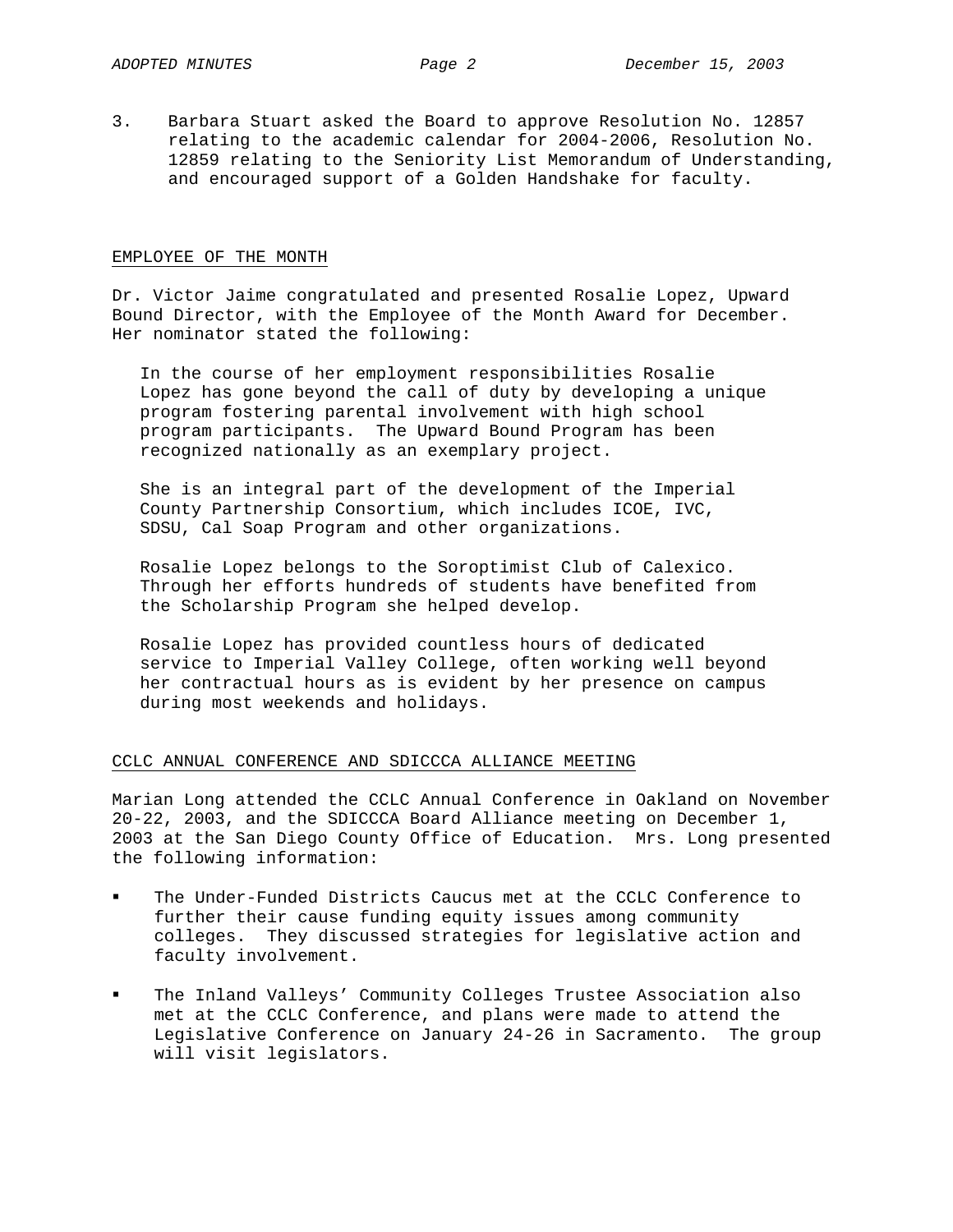- The SDICCCA Board Alliance shared information on their legislative advocacy.
- In simple terms Equalization is a plan to make sure that a community college student anywhere in the State of California would receive the same quality education no matter what community college he or she attended. The equalization goal is to increase funding to schools with low dollars per FTES to be equitable to schools with high dollars per FTES. This would be done without taking anything away from the schools with the higher dollar amount per FTES.

### ASSOCIATED STUDENT GOVERNMENT UPDATE

ASG President, Miriam Trejo, reported the following:

- IVC's Great American Smoke-Out will be held on November 20.
- There will be a Visioning Focus Group on campus for the students to participate in on November 26.
- December 5 is the date for the Talent Show.
- The ASG, along with the campus community, will be considering changing the mascot.

#### ACADEMIC SENATE UPDATE

Academic Senate President Jim Pendley, reported the following:

- Discussions are taking place with the ASG to allow retired faculty to take part in the commencement ceremony.
- Steps are being taken to provide retired faculty e-mail service.
- The Senate supports the position control system.
- The evaluation of administrators process will be completed by December 19, 2003.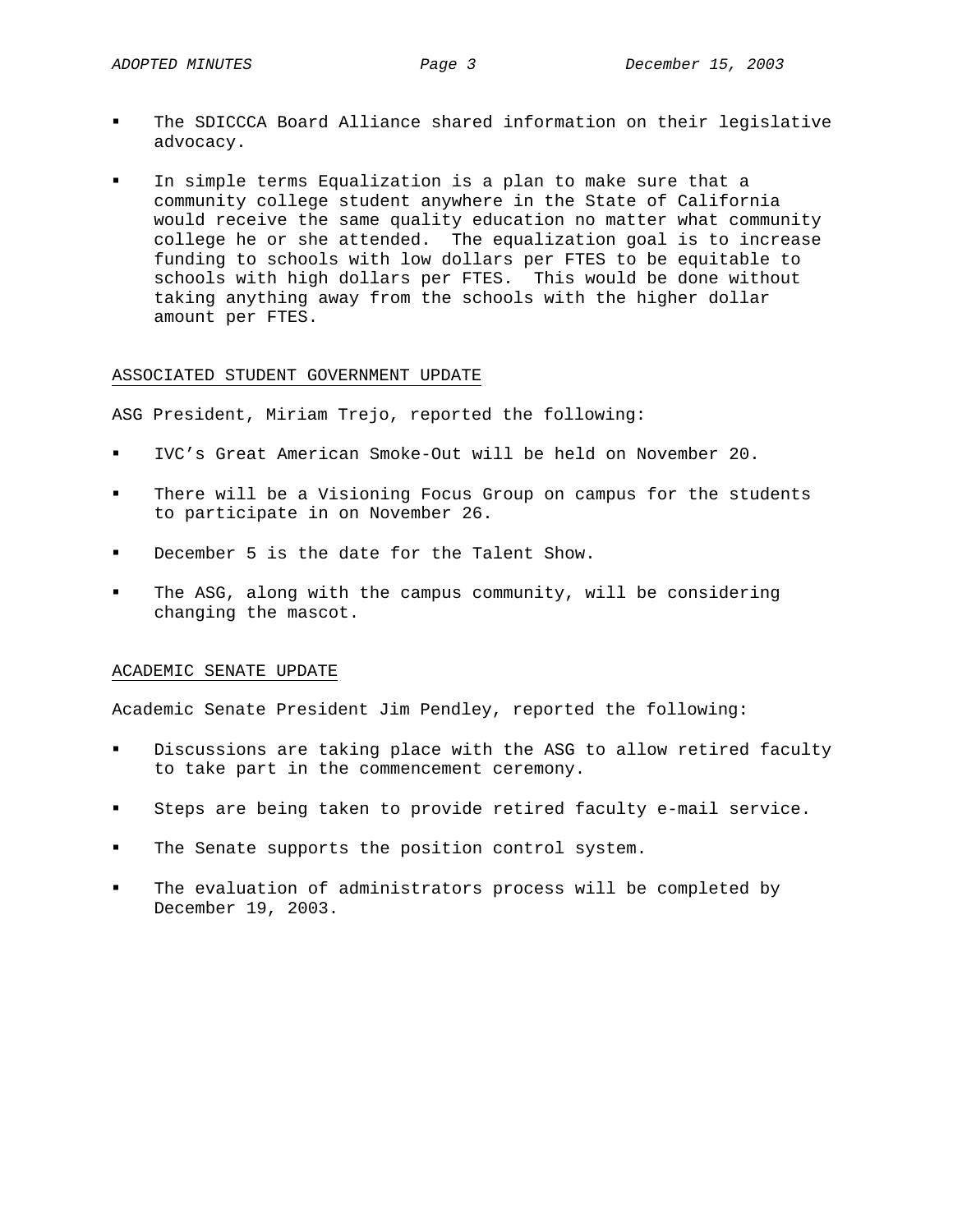#### PRESIDENT'S UPDATE

Dr. Pai reported the following:

- The San Diego/Imperial Counties Community Colleges Association has chosen the Imperial Community College District to host the Annual SDICCCA Trustees Dinner. It will be held at the Barbara Worth Golf Resort on February 25, 2004 from 5:30 P.M. to 9:00 P.M., preceded by an optional campus tour of IVC. The majority of SDICCCA trustees and CEOs have never visited the Imperial Valley. In the past, approximately fifty people have attended this event. Shirley is working on the logistics and Dr. Pai is looking for a speaker for the group.
- Jesse Salas and Carlos Fletes reported on the closing last year's books. The discovery shows three things: (1) the beginning fund balance in Fiscal Year 2002-2003 was a source of confusion that was cleared by using the adjusted figures in last year's audit report; (2) The fiscally conservative projections for both state apportionment revenue (\$207,394 more) and the state projection of Educational Revenue of Augmentation Fund(\$73,788 more) are exceeded by the actual figures; and (3) the definition of "District Board Reserve" that will be announced by the Chancellor's Advisory will show only the unrestricted fund for the calculation. The Restricted Fund is not considered as District reserve. Last year's books were finally closed, and Report 311 was filed. Six percent of the current year budget is intact at \$1,317,168 (compared to previously released \$1,658,576 based on the old definition). The Contingency Fund is at \$176,638 (compared to previously released \$156,271).
	- A report was presented on the new funding formula being proposed by Scott Lay, Director of State Budget Issues for Community College League of California, which has gained much popularity.

#### FLEX WEEK ACTIVITES

Sergio Lopez distributed the program for the January 12-16, 2004, Staff Development/Flex Week. A budget was provided by the District to fund the program.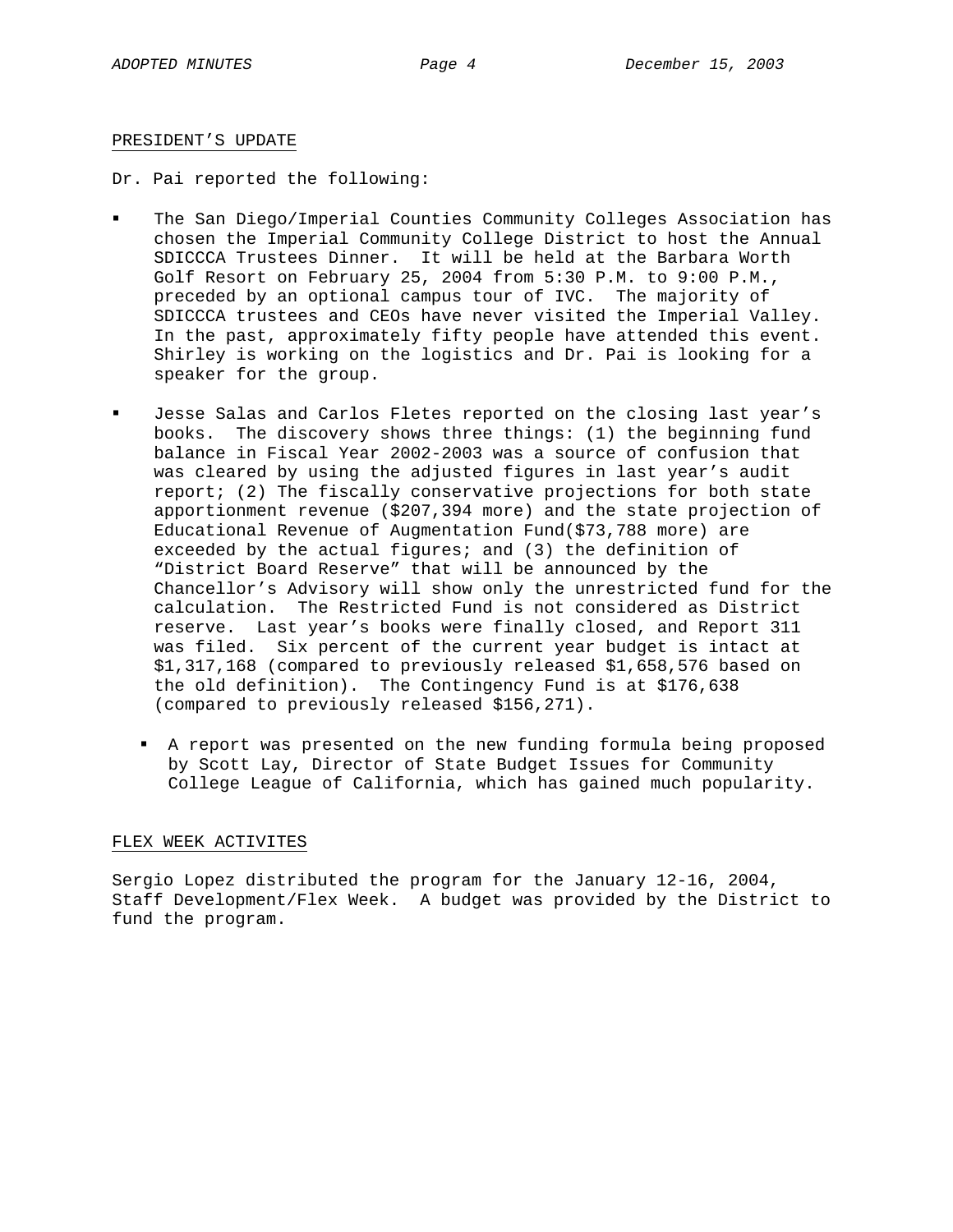# M/S/C Cardenas/Medina Resolution No. 12849: **NOTICE OF BOARD MEMBER APPOINTMENTS IN LIEU OF ELECTION**

WHEREAS, Education Code 5326 provides that when only one person is nominated for a certain district governing board position to be filled at the election, that an election shall not be held; and

WHEREAS, Education Code Section 5326 provides that the Imperial Community College District Board of Trustees appoints such candidates; and

WHEEAS, the aforesaid statues provide that if no election is to be held, the Governing Board shall appoint to the positions of Governing Board members the persons so nominated;

BE IT THEREFORE RESOLVED that the following be appointed as members of the Board of Trustees of the Imperial Community College District to hold office for the completion of the term expiring November 2007.

| Division Area 1 |  | Rudy Cardenas Jr.  |
|-----------------|--|--------------------|
| Division Area 6 |  | Romualdo J. Medina |

M/S/C Cardenas/Medina Resolution No. 12850: **GOVERNING BOARD MEMBER ELECTION**

WHEREAS, the regular biennial election of Governing Board members was held on November 4, 2003, pursuant to Education Code Sections 5304, and Board Resolution No. 12706 dated June 11, 2003;

BE IT THEREFOR RESOLVED that the following are elected members of the Board of Trustees of the Imperial Community College District to hold office for the completion of the term expiring November 2007.

| Division Area 1 |  | Louis Wong     |
|-----------------|--|----------------|
| Division Area 3 |  | Marian A. Long |

M/S/C Cardenas/Medina to approve the Minutes dated November 12, 2003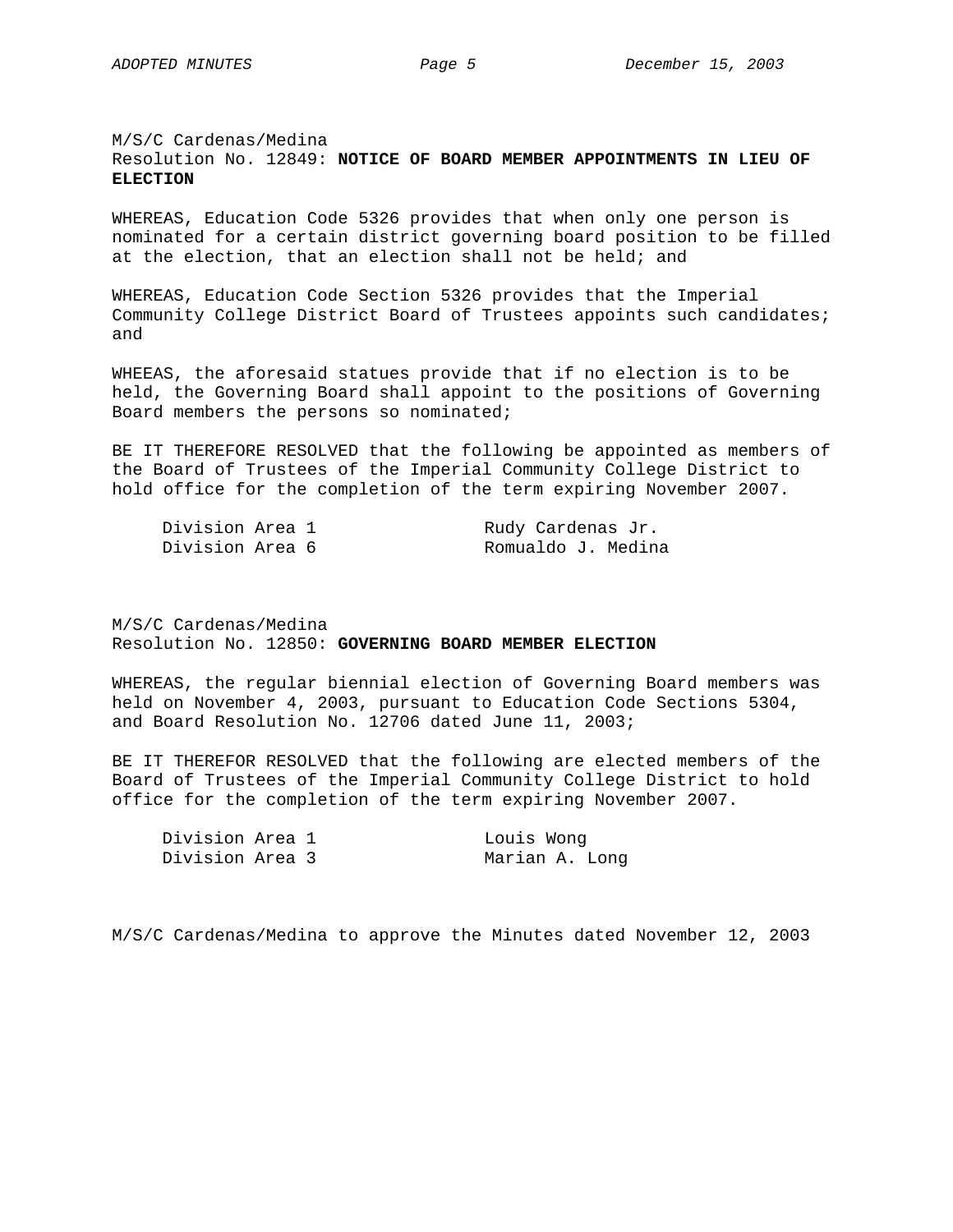M/S/C Cardenas/Medina Resolution No. 12851: **PURCHASE ORDERS**

BE IT RESOLVED that the issuance of current year Purchase Order Nos. 0401211 through 0401509, 4504011 through 4504013, 4004024 through 4004027, inclusive are approved.

BE IT FURTHER RESOLVED that the issuance of Dummy Purchase Order Nos. 400739 through 400926, inclusive are approved.

M/S/C Cardenas/Medina Resolution No. 12852: **PAYROLL WARRANT ORDERS**

BE IT RESOLVED that Payroll Warrant Order No. 9 in the amount of \$142,194.37, and Warrant Order No. 10 in the amount of \$1,552,319.81 be ratified.

M/S/C Cardenas/Medina Resolution No. 12853: **COMMERCIAL WARRANT ORDERS**

BE IT RESOLVED that Commercial Warrant Orders on the General Fund be ratified as follows:

> 18 in the amount of \$77,650.62 19 in the amount of \$616,200.69 20 in the amount of \$350,149.81

M/S/C Cardenas/Medina Resolution No. 12854: **AGREEMENT WITH SCHOOL SERVICES OF CALIFORNIA** 

BE IT RESOLVED that the Board of Trustees approves the continuation of the contract with School Services of California, Inc., to provide assistance regarding issues of community college finance, legislation, budgeting, capital outlay and general fiscal issues for a fee of \$3,420.00 annually, plus expenses for the period of one year, beginning January 1, 2004 and terminating December 31, 2004.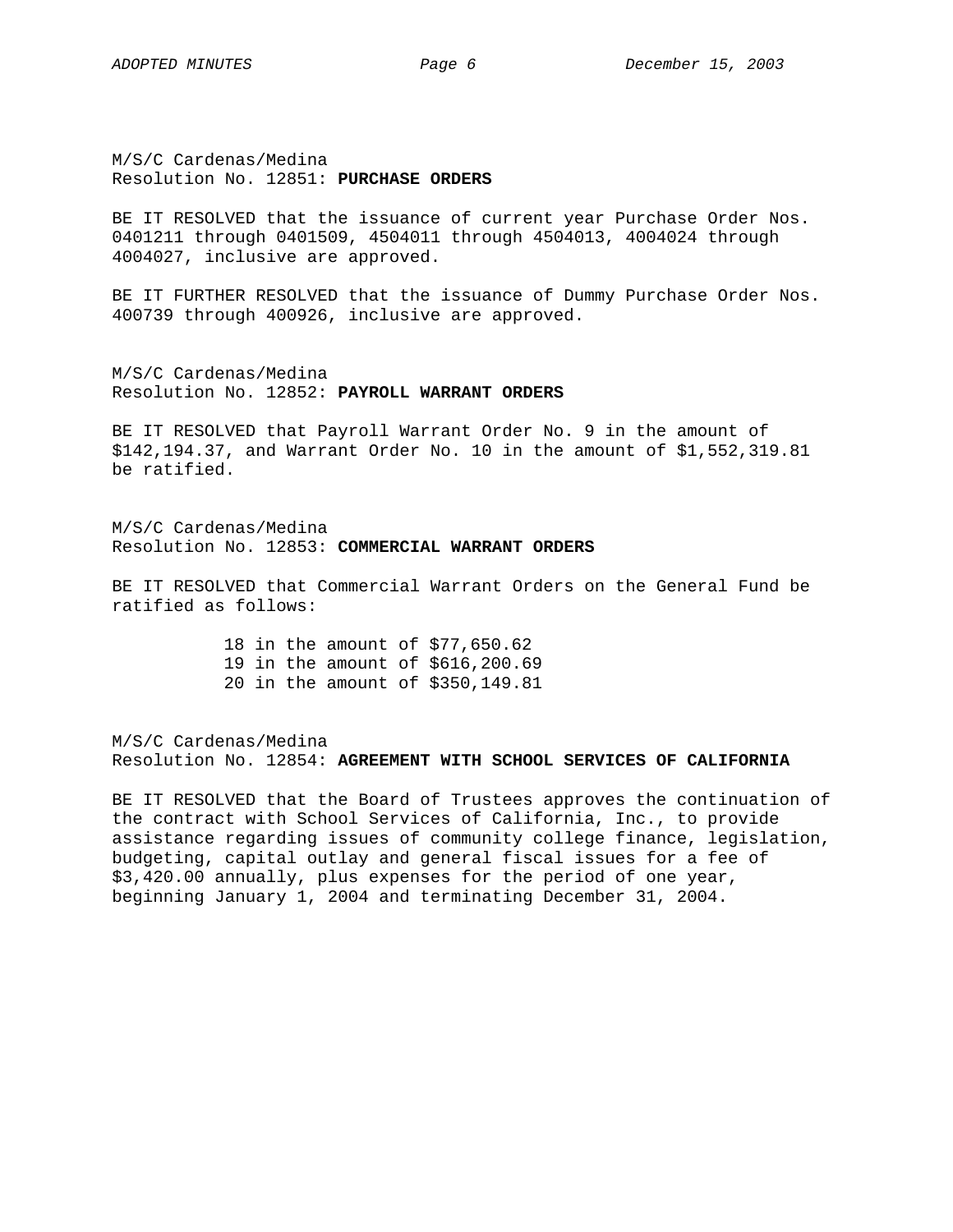M/S/C Keithly/Wong Resolution No. 12855: **POSITION CONTROL SYSTEM**

BE IT RESOLVED that the Board authorizes the following policy statement, which is recommended by the Superintendent/President and College Council on November 24, 2003:

The Superintendent/President, or his/her designees, upon mutual agreement with the Academic Senate, will develop a Position Control System for hiring academic positions.

M/S/C Cardenas/Keithly Resolution No. 12856: **COURSE DELETIONS**

BE IT RESOLVED that the Board approves the recommendation of the Curriculum and Instruction Committee (10/30/03) and the Academic Senate (11/19//03) to delete the following courses:

| BUS 13  | Applied Business Law                      |  |  |  |
|---------|-------------------------------------------|--|--|--|
| BUS 19  | Personal Development for Employment       |  |  |  |
| BUS 44  | Business Communication Skills             |  |  |  |
| BUS 66  | Effective Customer Service                |  |  |  |
| BUS 89  | Law Office Procedures and Practices       |  |  |  |
| CIS 31A | Word Processing: Word Perfect for Windows |  |  |  |
| CIS 31B | Word Processing: Word Perfect for Windows |  |  |  |

M/S/C Keithly/Wong Resolution No. 12857: **2004-2006 ACADEMIC CALENDAR**

BE IT RESOLVED that the Board approve the 2004-2006 Academic Calendar as ratified by the IVC Chapter CCA/CTA on November 17, 2003 as follows:

# 2004

| August    | 14        | Saturday        | Fall Semester Begins                                           |
|-----------|-----------|-----------------|----------------------------------------------------------------|
|           | 16        | Monday          | Orientation (Non-                                              |
|           | 17        | Tuesday         | Instructional/Service Day<br>First Day of Non-Saturday Classes |
| September | - 6       | Monday          | Holiday (Labor Day)                                            |
| November  | 12        | Friday          | Holiday (Veterans Day)                                         |
|           | $25 - 26$ | Thursday/Friday | Recess (Thanksgiving)                                          |
| December  | 11        | Saturday        | Final Exams Begin                                              |
|           | 17        | Friday          | Last Day of Final Exams                                        |
|           | 20        | Monday          | Recess (Winter Break)                                          |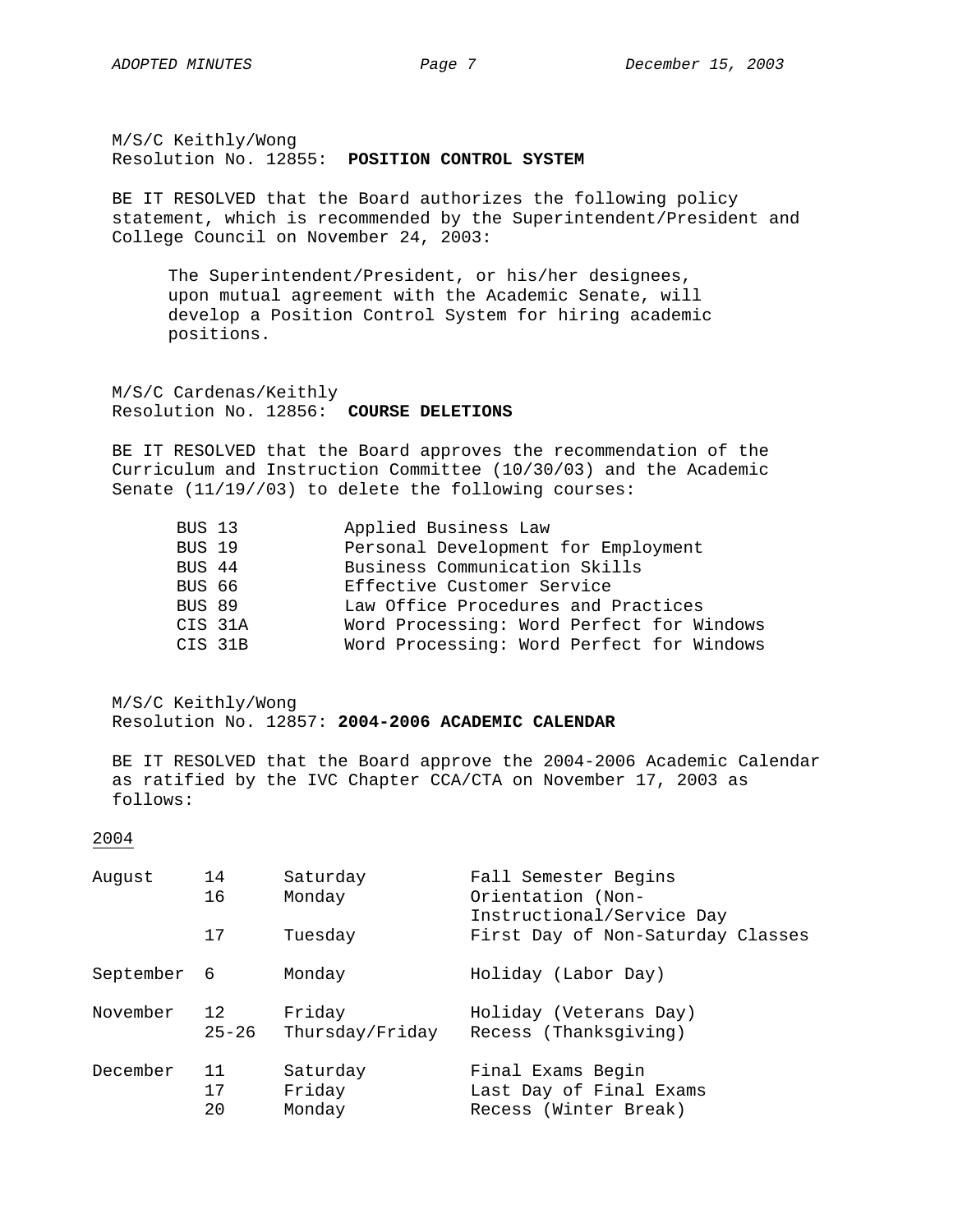# 2005

| January        | 7<br>$10 - 14$<br>15  | Friday<br>Monday-Friday<br>Saturday   | Last Day of Recess (Winter Break)<br>Instructional Flex Days<br>Spring Semester Begins (First Day of<br>Classes) |
|----------------|-----------------------|---------------------------------------|------------------------------------------------------------------------------------------------------------------|
|                | 17                    | Monday                                | Holiday (Martin Luther King's<br>Birthday)                                                                       |
| February       | 18<br>21              | Friday<br>Monday                      | Holiday (Lincoln's Birthday)<br>Holiday (Washington's Birthday)                                                  |
| March          | 24<br>25              | Thursday<br>Friday                    | Non-Instructional/Non-Service Day<br>Holiday (Good Friday)                                                       |
| March<br>April | $26 -$<br>1           | Saturday-Friday                       | Spring Recess                                                                                                    |
| May            | 21<br>$23 - 27$<br>28 | Saturday<br>Monday-Friday<br>Saturday | Final Exams (Saturday Finals Only)<br>Final Exams<br>Graduation (Non-Instructional Service<br>Day)               |
| 2005           |                       |                                       |                                                                                                                  |
| August         | 13<br>15              | Saturday<br>Monday                    | Fall Semester Begins<br>Orientation (Non-Instructional<br>Service Day                                            |
|                | 16                    | Tuesday                               | First Day of Non-Saturday Classes                                                                                |
| September      | 5                     | Monday                                | Holiday (Labor Day)                                                                                              |
| November       | 11<br>$24 - 25$       | Friday<br>Thursday/Friday             | Holiday (Veterans Day)<br>Recess (Thanksgiving)                                                                  |
| December       | 10<br>16<br>19        | Saturday<br>Friday<br>Monday          | Final Exams Begin<br>Last Day of Final Exams<br>Recess (Winter Break)                                            |
| 2006           |                       |                                       |                                                                                                                  |
| January        | 6<br>$9 - 13$<br>14   | Friday<br>Monday-Friday<br>Saturday   | Last Day of Recess (Winter Break)<br>Instructional Flex Days<br>Spring Semester Begins (First Day of<br>Classes) |
|                | 16                    | Monday                                | Holiday (Martin Luther King's<br>Birthday)                                                                       |
| February       | 17<br>20              | Friday<br>Monday                      | Holiday (Lincoln's Birthday)<br>Holiday (Washington's Birthday)                                                  |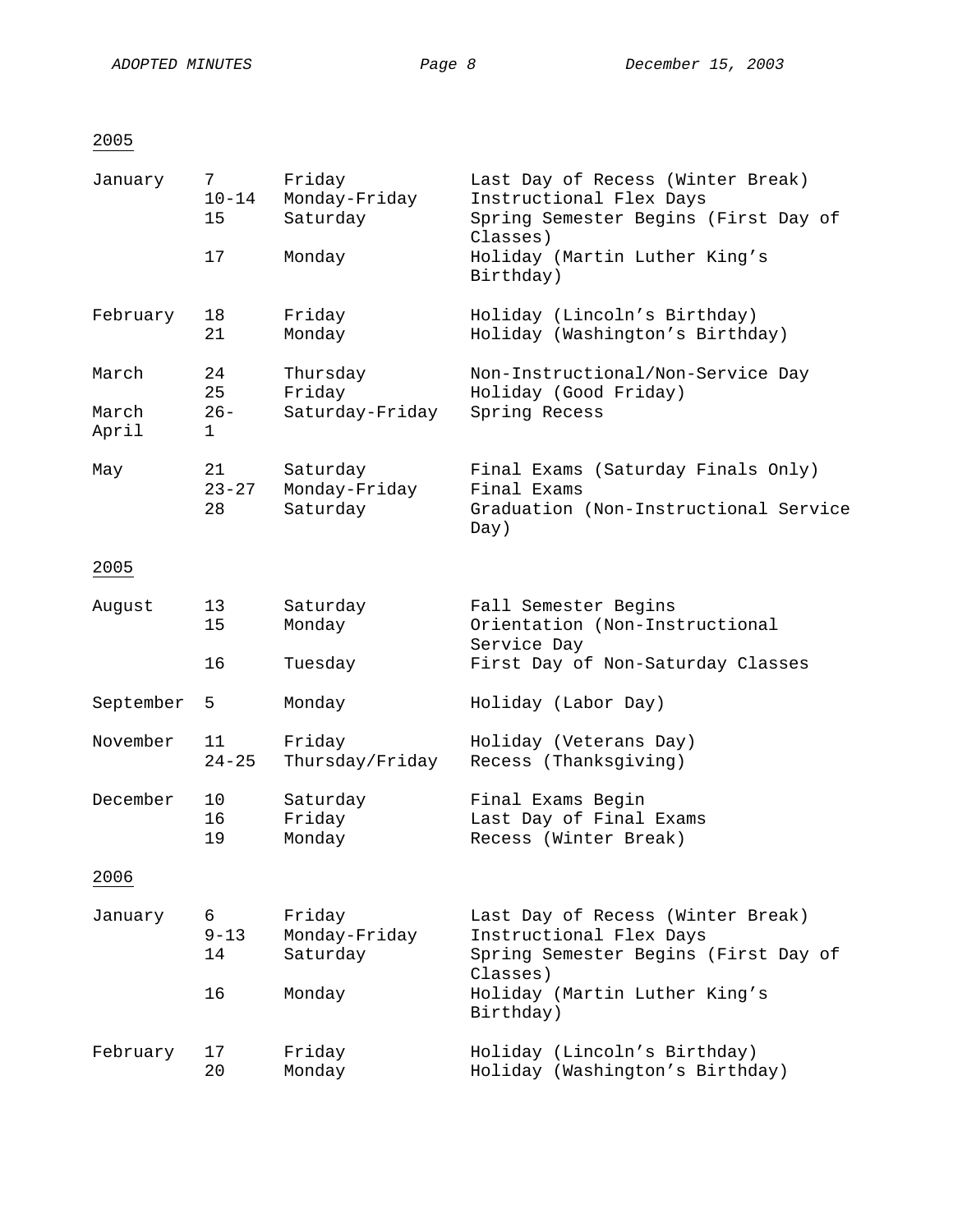| ADOPTED MINUTES |
|-----------------|
|                 |

| April | 13        | Thursday        | Non-Instructional/Non-Service Day     |  |  |
|-------|-----------|-----------------|---------------------------------------|--|--|
|       | 14        | Friday          | Holiday (Good Friday)                 |  |  |
|       | $15 - 21$ | Saturday-Friday | Spring Recess                         |  |  |
| May   | 20        | Saturday        | Final Exams (Saturday Finals Only)    |  |  |
|       | $22 - 26$ | Monday-Friday   | Final Exams                           |  |  |
|       | 27        | Saturday        | Graduation (Non-Instructional Service |  |  |

M/S/C Keithly/Cardenas to go into **CLOSED SESSION** 

1. CONFERENCE WITH LEGAL COUNSEL: Anticipated Litigation-- Significant exposure to litigation pursuant to subdivision (b) of Section 54956.9: Two Cases

Day

- 2. CONFERENCE WITH LEGAL COUNSEL EXISTING LITIGATION Subdivision (a) of section §54956.9) Name of cases: C. Marylynn Carlson, Case No. LM-1781-E Craig R. Luoma, Case No. 1780-E
- 3. NEGOTIATIONS UNDER THE EDUCATIONAL EMPLOYMENT RELATIONS ACT Conference with District Negotiators RE: Direction for Negotiations
- 4. PUBLIC EMPLOYEE DISCIPLINE/DISMISSAL/RELEASE

M/S/C Keithly/Cardenas to go back to **OPEN SESSION** 

Board President Ramirez announced that for Items 1 and 2 the Board conferred with legal counsel and advise was given; Item 3 information was presented by the District Negotiators; Item 4 information was presented and no action was taken.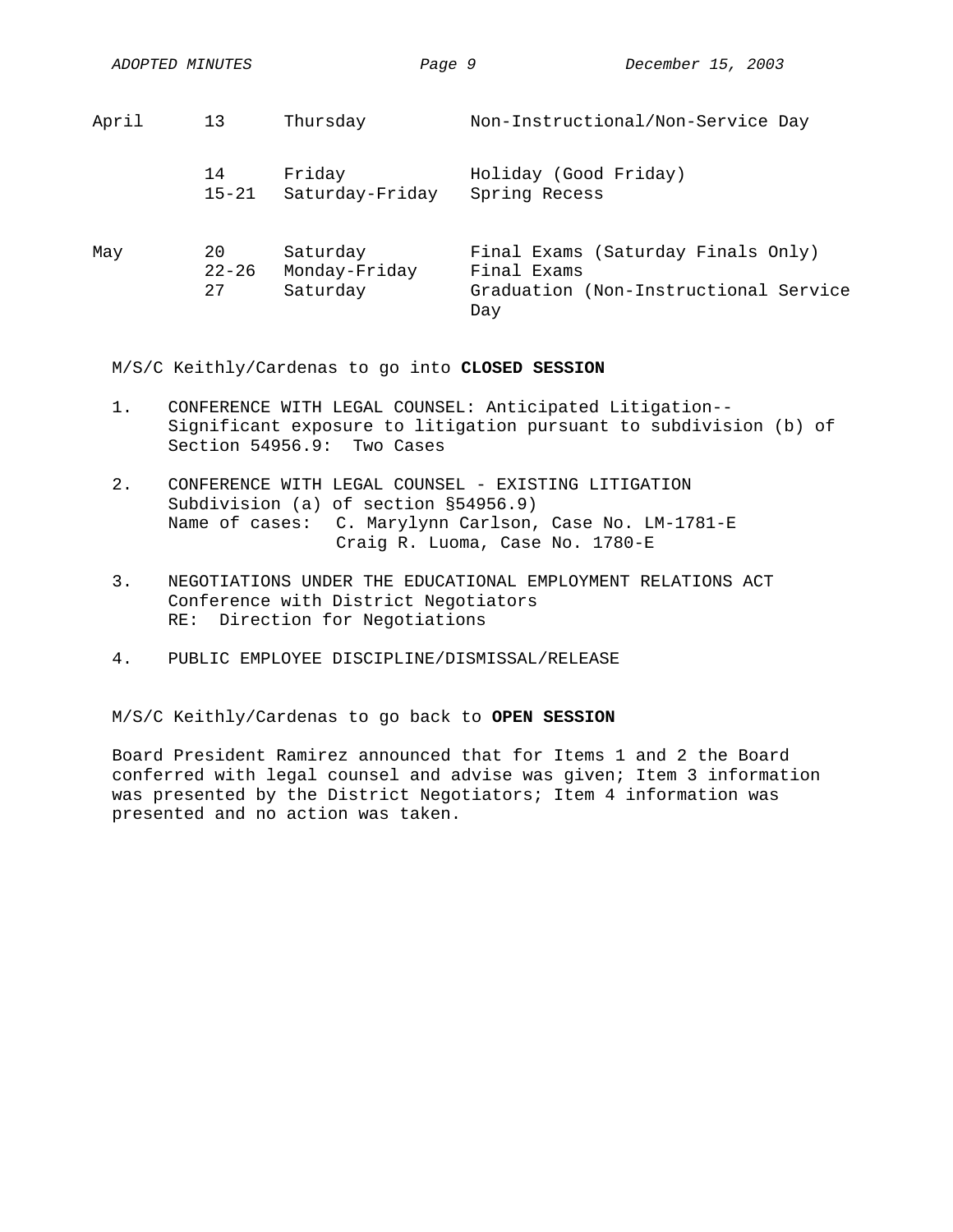M/S/C Cardenas/Keithly Resolution No. 12858: **TENURE FOR FACULTY** 

WHEREAS the faculty listed below have fulfilled the obligations set forth in the IVC Tenure Policy:

 Jeffrey, Beckley Ronald Gage-Mosher Thomas Gilbertson Diane Harris

BE IT NOW RESOLVED that the Board approves granting tenure to the academic personnel listed, and that they be credentialed as tenured faculty effective January 12, 2004.

M/S/C Cardenas/Keithly Resolution No. 12859: **SENIORITY LIST MEMORANDUM OF UNDERSTANDING** 

WHEREAS, all full-time faculty members at Imperial Valley College are members of the bargaining unit; and

WHEREAS, all full-time faculty are designated as either regular contract employees or categorically-funded employees; and

WHEREAS, all full-time faculty have the same duties and responsibilities within their respective areas; and

WHEREAS, only regular contract faculty are entitled to tenure and seniority rights in which reduction in force will be determined; and

WHEREAS, the District and the Association agree that all rights and privileges of the faculty should be equally applied wherever possible;

IT IS THEREFORE AGREED AS FOLLOWS:

- 1. A separate seniority list shall be established for categorically funded faculty members.
- 2. Regular contract faculty shall not be able to exercise their seniority rights within categorically funded service areas; conversely, categorically funded faculty shall not be able to exercise their seniority rights within regular contract service areas.
- 3. It is understood by the parties that continued employment for categorically funded faculty remains entirely dependent upon the District receiving funding from their respective governmental agencies.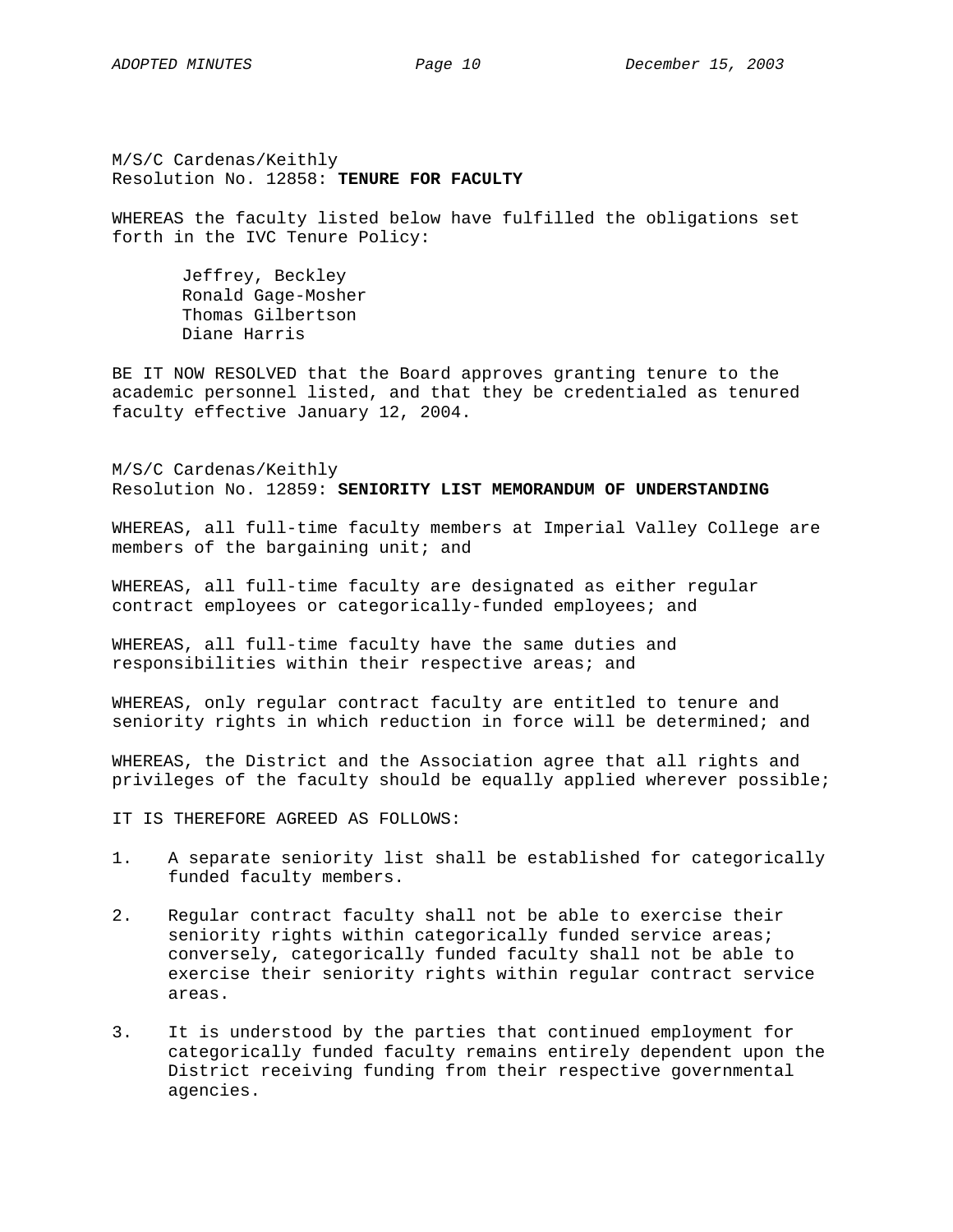BE IT NOW RESOLVED that the Board approves entering into this Memorandum of Understanding (MOU) between the Imperial Community College District (District) and the Imperial Valley College Chapter of CCA/CTA/NEA (Association).

NO ACTION TAKEN Resolution No. 12860: **INJURY AND ILLNESS PREVENTION PROGRAM** 

WHEREAS, California Code of Regulations, Title 8 (8 CCR), Section 3203, requires that employers:

- shall provide and maintain a safe and healthful workplace for employees; and
- shall establish, implement and maintain an effective written Injury and Illness Prevention Program;

WHEREAS, the Environmental Health and Safety Committee recommends implementation of the INJURY AND ILLNESS PREVENTION PROGRAM, which has been developed in compliance with state and federal statutes and regulations.

NOW, THEREFORE, BE IT RESOLVED that the Board approves the INJURY AND ILLNESS PREVENTION PROGRAM, and that it shall become effective December 15, 2003.

# M/S/C Cardenas/Keithly Resolution No. 12861: **INJURY AND ILLNESS PREVENTION PROGRAM FOR WORKPLACE SECURITY**

WHEREAS, California Code of Regulations, Title 8 (8 CCR), Section 3203, requires that employers:

- shall provide and maintain a safe and healthful workplace for employees; and
- shall establish, implement and maintain an effective written Injury and Illness Prevention Program;

WHEREAS, the Environmental Health and Safety Committee recommends implementation of the INJURY AND ILLNESS PREVENTION PROGRAM FOR WORKPLACE SECURITY, which has been developed in compliance with state and federal statutes and regulations.

NOW, THEREFORE, BE IT RESOLVED that the Board approves the INJURY AND ILLNESS PREVENTION PROGRAM FOR WORKPLACE SECURITY, and that it shall become effective December 15, 2003.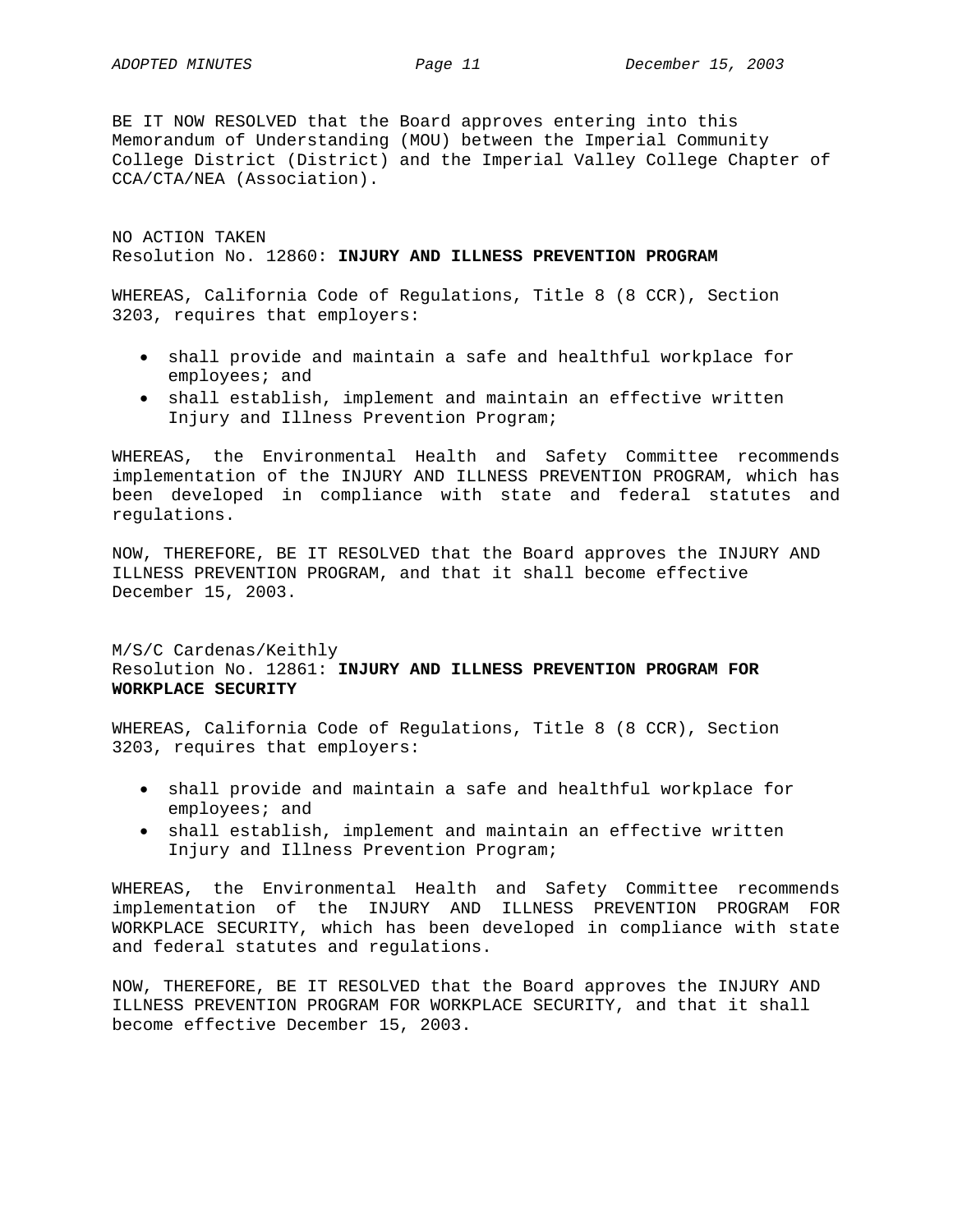M/S/C Keithly/Wong Resolution No. 12862: **EMPLOYMENT OF CHIEF BUSINESS OFFICER**

BE IT RESOLVED that the Board approves the recommendation of the Hiring/Screening Committee with the approval of the Superintendent/President, that Thomas R. Hudson be employed as the Dean for Business Services, a full-time administrative position effective January 13, 2004.

M/S/C Cardenas/Keithly Resolution No. 12863: **FULL-TIME TEMPORARY ACADEMIC PERSONNEL**

BE IT RESOLVED that the following academic personnel be employed for the Spring 2004 Semester on a temporary contract basis:

| <b>NAME</b>       | CLASSIFICATION/STEP                                                               | ASSIGNMENT          |
|-------------------|-----------------------------------------------------------------------------------|---------------------|
| Bacalis, Patricia | Appropriate Classification<br>and Step Contingent Upon<br>Verification of Records | History             |
| Houck, Linda      | $\mathbf{H}$                                                                      | English-<br>Reading |
| Guinn, Melani     | $\mathbf{H}$                                                                      | English-<br>Writing |

M/S/C Cardenas/Keithly Resolution No. 12864: **ATHLETIC COACHING STAFF**

BE IT RESOLVED that the Board approves the appointment of Jared Redden, Assistant Coach, Women's Softball for the Spring 2004 Semester.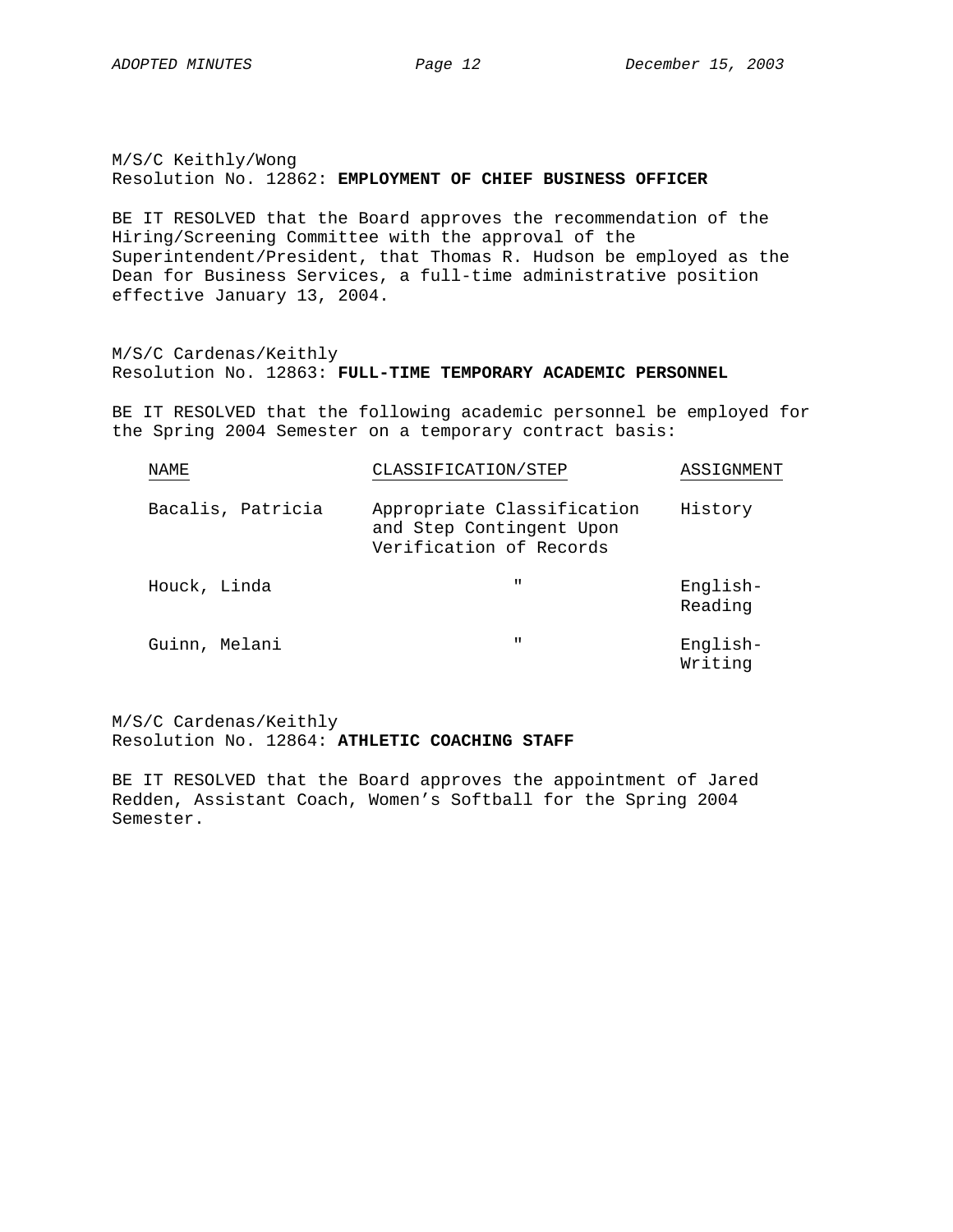M/S/C Cardenas/Keithly Resolution No. 12865: **EMPLOYMENT OF PER-SESSION INSTRUCTORS**

BE IT RESOLVED that pursuant to Title V 53430, California Education Code 87359, and the District's Hiring Procedures (Resolution No. 11647, dated June 9, 1999) the following individuals have been determined to possess qualifications that are at least equivalent to the minimum qualifications for the disciplines indicated, and are hereby approved to teach subjects under said discipline for the Spring Semester of 2004:

NAME NAME POSSIBLE ASSIGNMENT

| Boutwell, Marsha           | Physical Education |
|----------------------------|--------------------|
| Bonfills-Roncal, Mickaelle | French             |
| Hakes-Burnett, Glori-Ann   | English            |
| Marty, Kevin               | Geography          |

M/S/C Cardenas/Keithly Resolution No. 12866: **EMPLOYMENT OF PER-SESSION INSTRUCTORS**

BE IT RESOLVED that the following personnel be employed during the Spring 2004 semester, as credentialed, at the hourly rate provided for in Resolution No. 12564. Employment is contingent upon verification of records, credentials, finger printing clearance, and sufficient enrollment, or whether the class is essential to a full-time instructor's load:

NAME POSSIBLE ASSIGNMENT

| Aguilera, Patricia | Spanish                    |
|--------------------|----------------------------|
|                    |                            |
| Andrade, Maria     | Human Relations            |
| Barkalow, Holly    | Disabled Student Program   |
| Brownlee, Theresa  | Health Education           |
| Cano, Edward       | Human Relations            |
| Fristrup, Carey    | Human Relations            |
| Hinojosa, Velia    | English                    |
| Jeffries, Ryan     | Mathematics                |
| Lay, Nancy         | English                    |
| Leptich, Chad      | <b>Business</b>            |
| Madueño, Eddie     | Administration of Justice  |
| Mendoza, Silvia    | Business                   |
| Monge, Antonio     | Correctional Science       |
| Navarro, Ricardo   | Emergency Medical Services |
| Pegues, Ronald     | Administration of Justice  |
| Vega, Olga         | Human Relations            |
|                    |                            |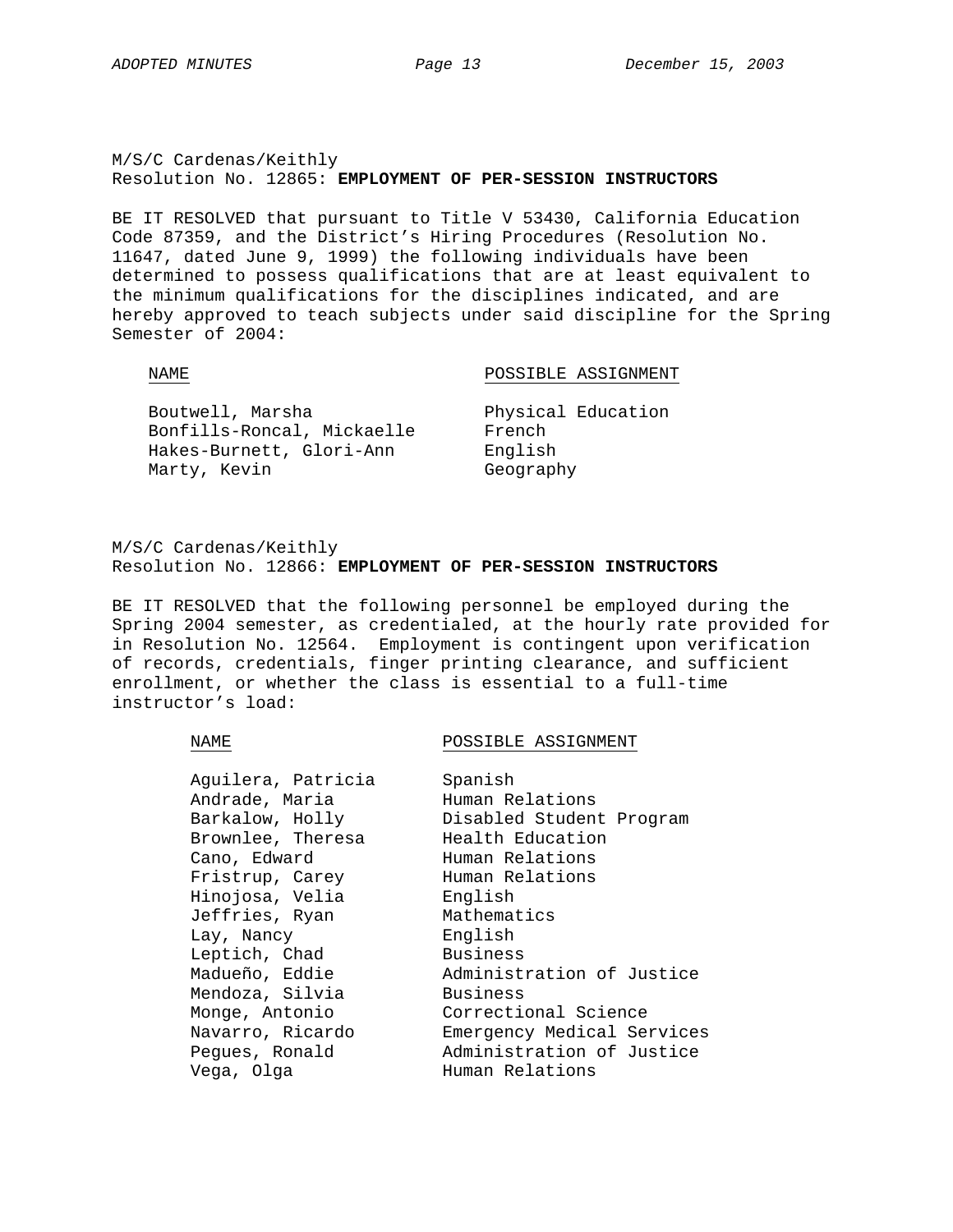# M/S/C Cardenas/Keithly Resolution No. 12867: **ADMINISTRATIVE ASSISTANTS FOR EXECUTIVE COUNCIL MEMBERS**

WHEREAS, the Executive Council is composed of the Superintendent/ President, Vice President for Business Services, Vice President for Academic Services, Vice President for Student Services, and the Director of Human Resources;

WHEREAS, the position title of the Vice President for Business Services will be changed to a Dean or Director of Business Services effective with the start date of the individual hired to fill the position;

WHEREAS, the administrative office support for the Superintendent/ President, Vice Presidents and Director of Human Resources is provided by an Executive Assistant, Administrative Assistants and Administrative Secretary, respectively, which are part of the Confidential Employees service;

WHEREAS, the administrative office support for a Vice President is an Administrative Assistant, and the hiring of a Dean or Director of Business Services would result in a layoff of the incumbent;

WHEREAS, the Dean or Director of Business Services and the Director of Human Resources are Executive Council members;

NOW, THEREFORE, BE IT RESOLVED that effective January 12, 2004, the administrative office support for all Executive Council administrators, except the Superintendent/President, shall be provided by Administrative Assistants, or persons in an approved career ladder program leading to said position;

BE IT FURTHER RESOLVED that the classification specification for Administrative Assistant shall be revised to reflect that the position reports to an Executive Council administrator.

Fiscal Impact Statement: \$1,020.00 for Fiscal Year 2003-2004.